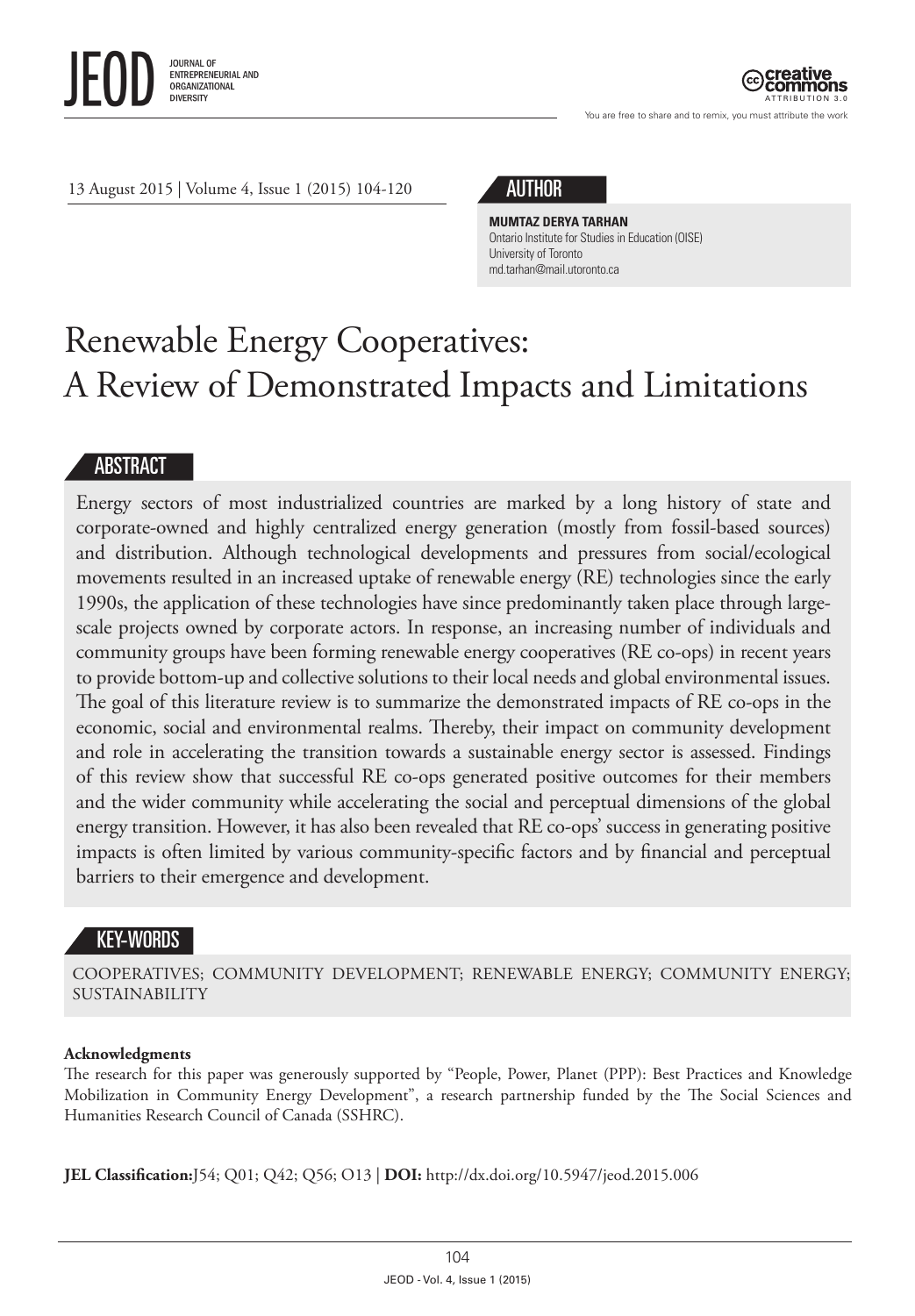### **1. Introduction**

Energy sectors of most industrialized countries are marked by a long history of state-owned and highly centralized energy generation (mostly from fossil-based sources) and distribution. With the introduction of neoliberal policies in the early 1990s, many national energy markets in Europe, North America, and elsewhere were deregulated and privatized to allow for the involvement of corporate actors (van der Horst, 2008). It was also during this period that, through technological developments and pressures from social-ecological movements, policies supporting the uptake of renewable energy (RE) technologies were being introduced in numerous industrialized countries. Since then, energy markets have been mostly dominated by corporate actors that possess the necessary financial capacity and experience in developing large-scale RE projects (Mori 2013; Huybrechts and Mertens, 2014). However, the transition away from fossil-based fuels towards a sustainable energy sector requires not only a technological and political transformation, but also a social and behavioural one (Murphy, 2008). This multi-dimensional transition would be accelerated through the direct participation of individuals in the electricity sector as proactive agents of change rather than "end-of-wire" recipients of electricity from a centralized system (Devine-Wright, 2007). Towards this end, an increasing number of individuals and community groups have been forming renewable energy cooperatives (RE co-ops) to provide bottom-up and collective solutions to their local needs and global environmental issues. In Germany alone, 656 RE co-ops have been established between 2005 and 2013 (DGRV, 2013a), while citizens in the UK established over 30 of their own between 2008 and 2012 (Willis and Willis, 2012). The REScoop.eu! network reports that as of early 2014, approximately 3,000 RE co-ops were estimated across Europe while almost 80 per cent of these being located in Germany and Denmark (Huybrechts and Mertens, 2014). That being said, the proportion of RE generated by RE co-ops in industrialized countries still remains minimal due to various financial and perceptual barriers (Lipp, Lapierre-Fortin and McMurtry, 2012; Huybrechts and Mertens, 2014).

In this light, the purpose of this literature review is fourfold: (i) to summarize the demonstrated on the economic, social and environmental impacts of RE co-ops; (ii) to identify community-specific factors that influence the development and outcomes of cooperatively owned RE projects; (iii) to identify financial, policy-related and perceptual barriers to RE co-ops' emergence and development; and (iv) to identify aspects of RE co-ops that require further inquiry through research.

<sup>1</sup> REScoop.eu is the Federation of Groups and Cooperatives of Citizens for Renewable Energy in Europe: <http://rescoop.eu/>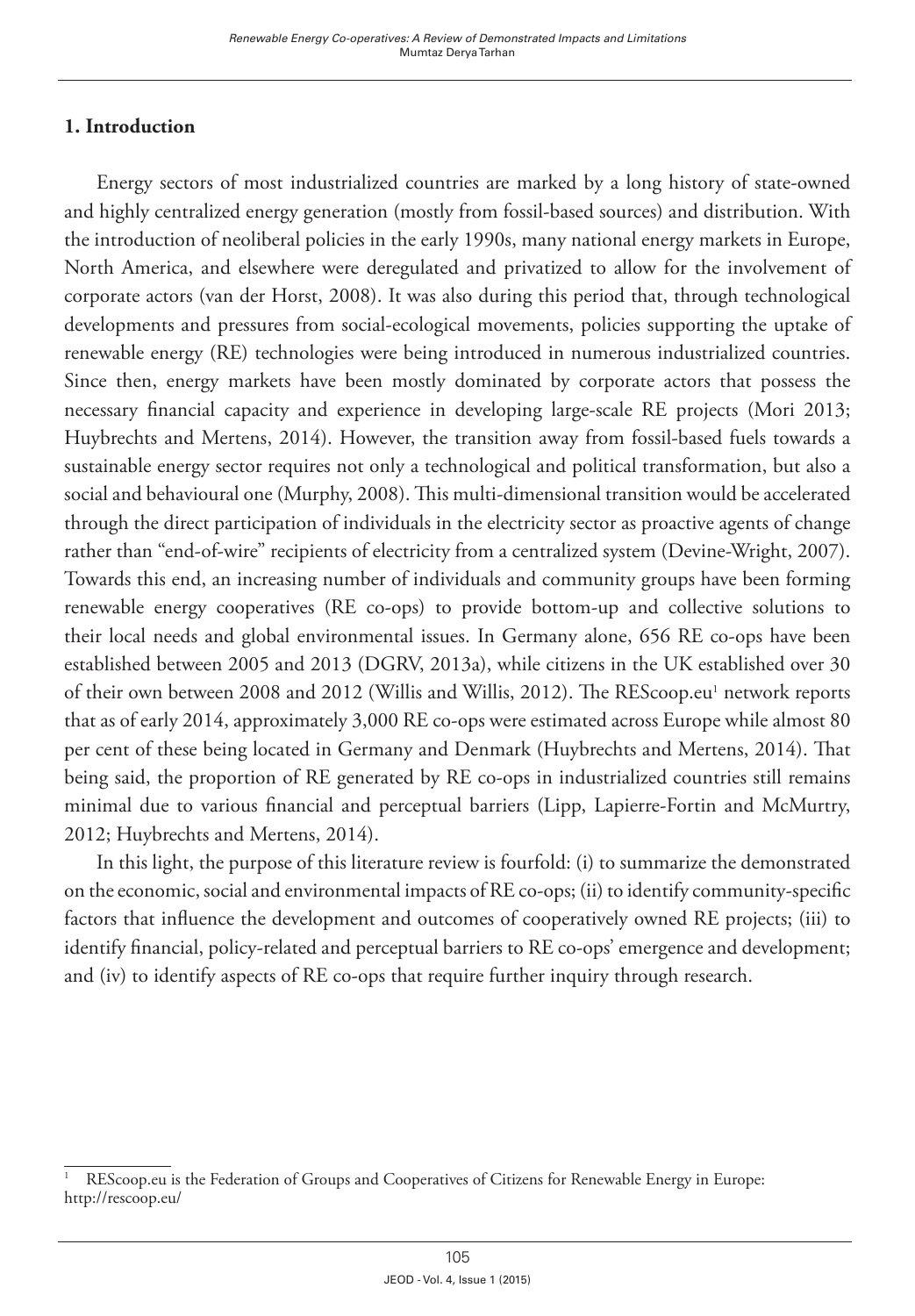#### **2. Framework for the review**

### *2.1 Renewable Energy cooperatives (RE co-ops)*

Cooperatives have long been involved in the energy sector through various business activities including energy generation (not necessarily RE), sales and distribution, and provision of energy services (ILO, 2013; Mori 2013; Huybrechts and Mertens, 2014). In most national jurisdictions where they are found, these usually take the form of user or consumer cooperatives (Birchall, 2010). This paper will solely focus on cooperatives whose primary business is the generation of renewable energy in the form of electricity and/or heat. These cooperatives will be referred to as RE co-ops throughout the paper.

### *2.2 Community energy*

RE co-ops are considered to be part of the broader field of "community energy" (CE), for which there is a growing interest from the academia, public sector and civil society. CE is a diverse and dynamic field that lacks an unequivocal definition (Walker and Devine-Wright, 2008; Seyfang, Park and Smith, 2012). CE projects are developed under various legal structures such as community trusts, not-for-profit organizations, charities, and RE co-ops (Walker, 2008; Hoggett, 2010; Seyfang, Park and Smith, 2012). The legal structure impacts a RE project's: (a) *processes*, or how and by whom the project is developed and run; and (b) *outcomes*, or how the economic and social costs, benefits and risks of a project are spatially and socially distributed (Walker and Devine-Wright, 2008). In an attempt to overcome CE's challenge of definition, Walker and Devine-Wright (2008) argue that RE projects that are only developed and run through an open and participatory *process* and that entail local and collective *outcomes* can be legitimately classified as community-owned. In this regard, with participatory decision-making *processes* and collective *outcomes* embedded in their business model, RE co-ops epitomize "community" ownership of RE projects. The "RE co-op advantage" in stimulating community development will be discussed in detail in Section 4.

Despite not having collective ownership and management embedded in their business models, other CE legal structures may share similar attributes to RE co-ops such as local-scale generation, open and participatory *processes*, and collective *outcomes*. Despite its sole focus on RE co-ops, this article will present some of the demonstrated impacts of other CE ownership structures that share these attributes with RE co-ops. With this, the author's goal is to underline the potential of RE coops in generating similar outcomes rather than attributing other ownership models' impacts to RE co-ops.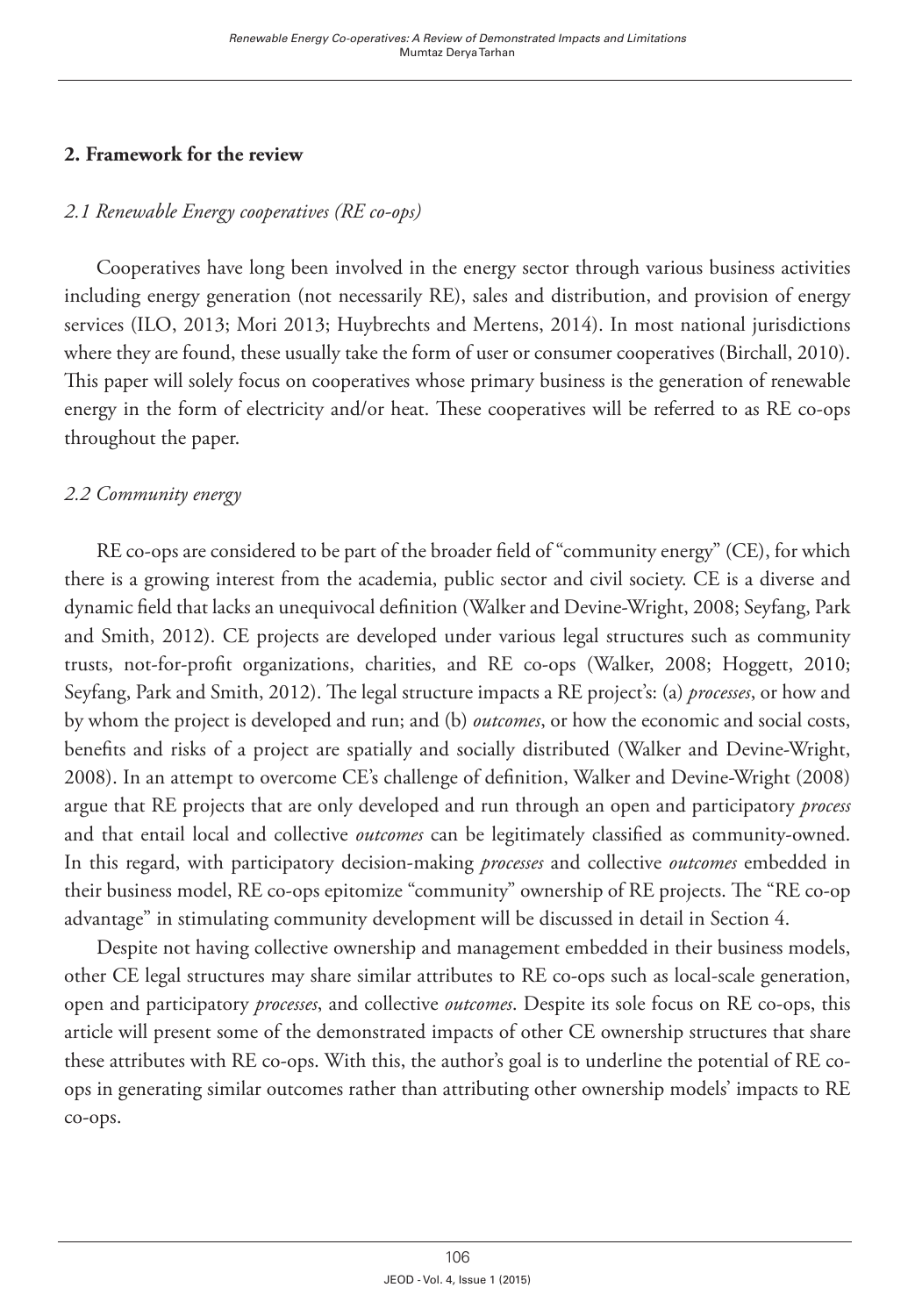## *2.3 Defining community*

The flexibility of CE's boundaries derives from the self-defined nature of communities, which can be brought together by various determinants such as geography, identity, interest and process (Dalby and Mackenzie, 1997; Rogers et al., 2008; van der Horst, 2008; Hoggett, 2010). In his review of literature on RE co-ops, the author of this paper identified a contrast in the *processes* and *outcomes* of RE projects developed and owned by "communities-of-location" versus "communitiesof-interest". Communities-of-location are geographically-bound communities that are also referred to as "communities-of-place" or "communities-of-geography". RE co-ops formed by communitiesof-location often focus on generating electricity and/or heat for local consumption and/or addressing local economic, social and/or environmental needs. In contrast, communities-of-interest are not bound by geographic boundaries and are formed by individuals that are "assembled around a topic of common interest" (Henri and Pudelko, 2003: 478). Several RE co-ops from Germany (DGRV, 2013b), the UK (Willis and Willis, 2012) and Ontario, Canada (Community Power Fund, 2013) allow individuals that are not in geographic proximity of their project sites to become members. In this light, the membership base of these RE co-ops can be argued to be form a community that shares an economic and/or environmental interest instead of a geographic location. As will be discussed in Section 3.4.2, the type of community that forms the RE co-op impacts the *processes* and *outcomes*, and therefore the community development impact of cooperatively owned RE projects.

## *2.4 Data collecting*

RE co-ops have been subject to a very limited number of academic studies. The more common methods in studying these organizations have been surveys and reports published by government agencies, cooperative associations and not-for-profit organizations in various jurisdictions. Findings from both academic and grey literature were reviewed and will be presented under four subsections in this paper:

- Economic impacts (Section 3.1): how does cooperative ownership of RE project impact individual and collective economic well-being?
- Social impacts (Section 3.2): how do cooperatively owned RE projects impact social cohesion and community empowerment?
- Environmental/behavioural impacts (Section 3.3): how do RE co-ops impact public perception of and action towards local and global energy and climate-related issues?
- Factors affecting RE co-ops' impacts on communities (Section 3.4): what internal and external factors impact RE co-ops' development and subsequent generation of *outcomes*?

Prior to presenting the review's findings, it is important to note that resources published by support organizations are inclined to highlight RE co-ops' positive impacts and may tend to overlook their potential negative ones. Moreover, only a very limited body of research looks into the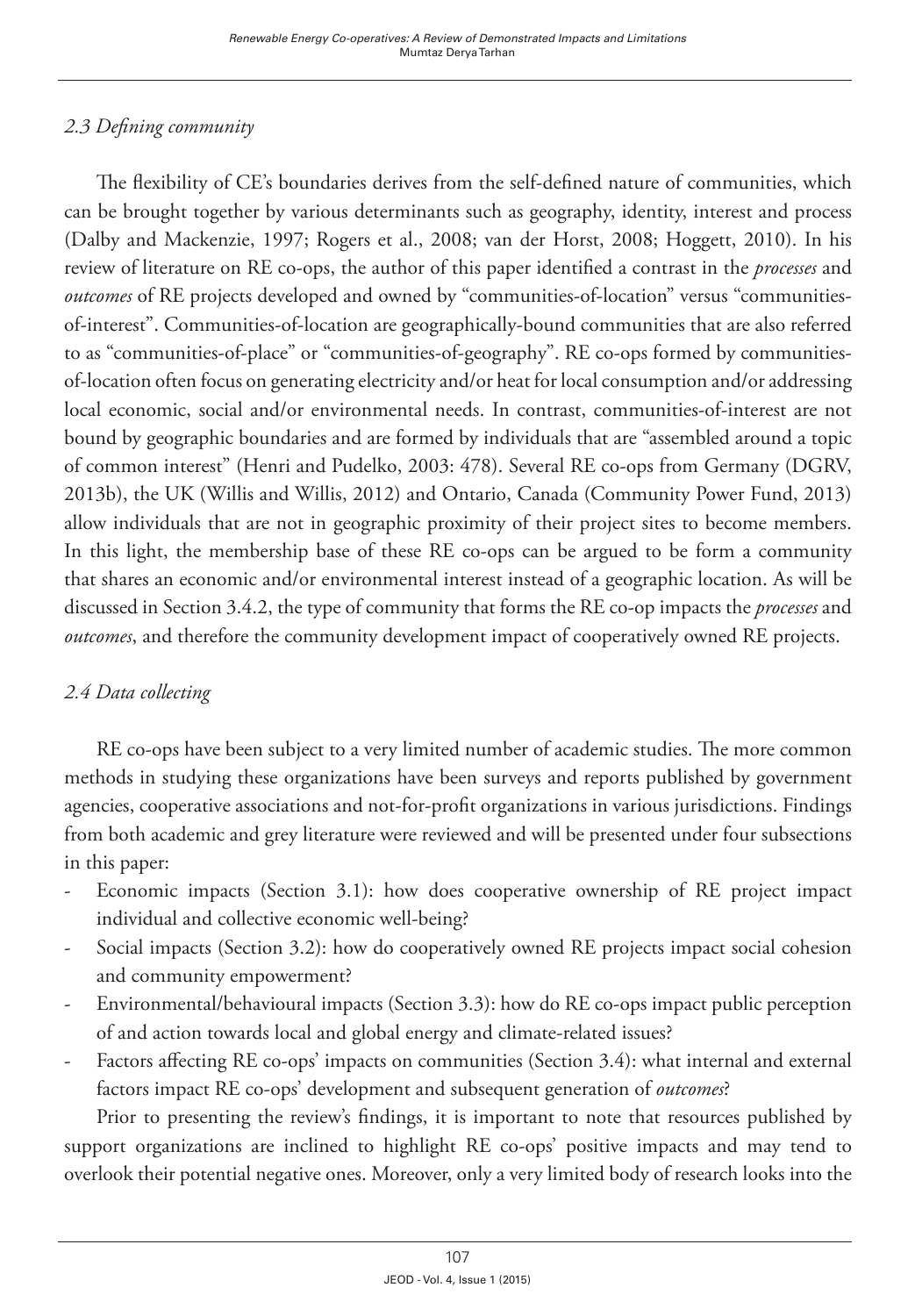experiences of RE co-ops that failed to generate positive outcomes (Walker et al., 2010; Huybrechts and Mertens, 2014). Consequently, this literature review predominantly features positive impacts of RE co-ops. Notwithstanding, the author recognizes that these projects' success in generating positive impacts can be affected by numerous community-specific factors, which will be highlighted throughout Section 3.

#### **3. Findings**

#### *3.1 Economic impacts*

#### *3.1.1 Economic impact on shareholders*

The cooperative business structure enables individuals to share the costs, risks and responsibilities of capital-intensive RE projects that they may be individually unable to undertake (Cato et al., 2008). Once these RE projects become operational, members also share the economic rewards of generated electricity and/or heat. Existing literature points out that these economic rewards were realized through: (i) energy sales to the grid, (ii) consumption of generated energy by members, (iii) a combination of sales and member consumption, and (iv) generation of additional economic opportunities.

Firstly, economic rewards can be in the form of a stream of revenue if the generated electricity is sold on the market. This type of revenue generation is especially significant for RE co-ops in jurisdictions where feed-in-tariffs (FITs), or long-term electricity sales contracts for renewable energy, are in effect. Since the introduction of the first FIT law in 1991 in Germany<sup>2</sup>, 136,000 citizens invested a total amount of 426 million euro in RE co-ops, which on average provided a 3.99 per cent return on these investments (DGRV, 2013a). In addition, the introduction of FITs in the UK (Willis and Willis, 2012), Denmark (DTI, 2004) and Ontario, Canada (FCPC, 2013) resulted in an increase in the number RE co-ops.

Secondly, literature points out that numerous RE co-ops have been established by communitiesof-location in responding to their own electricity and/or heat consumption needs (DTI, 2004; DGRV, 2013b). For instance, combined heat and power (CHP) plants have been installed by RE co-ops in Denmark, Sweden (DTI, 2004) and Germany (DGRV, 2013b) to simultaneously provide electricity and heat for the use of the local community.

<sup>2</sup> The *Gesetz über die Einspeisung von Strom aus erneuerbaren Energien in das öffentliche Netz* [\(BGBl.](http://de.wikipedia.org/wiki/Bundesgesetzblatt_(Deutschland)) I S. 2633), or *Stromeinspeisungsgesetz* in short, was passed on December 7, 1990 and became effective as of January 1, 1991.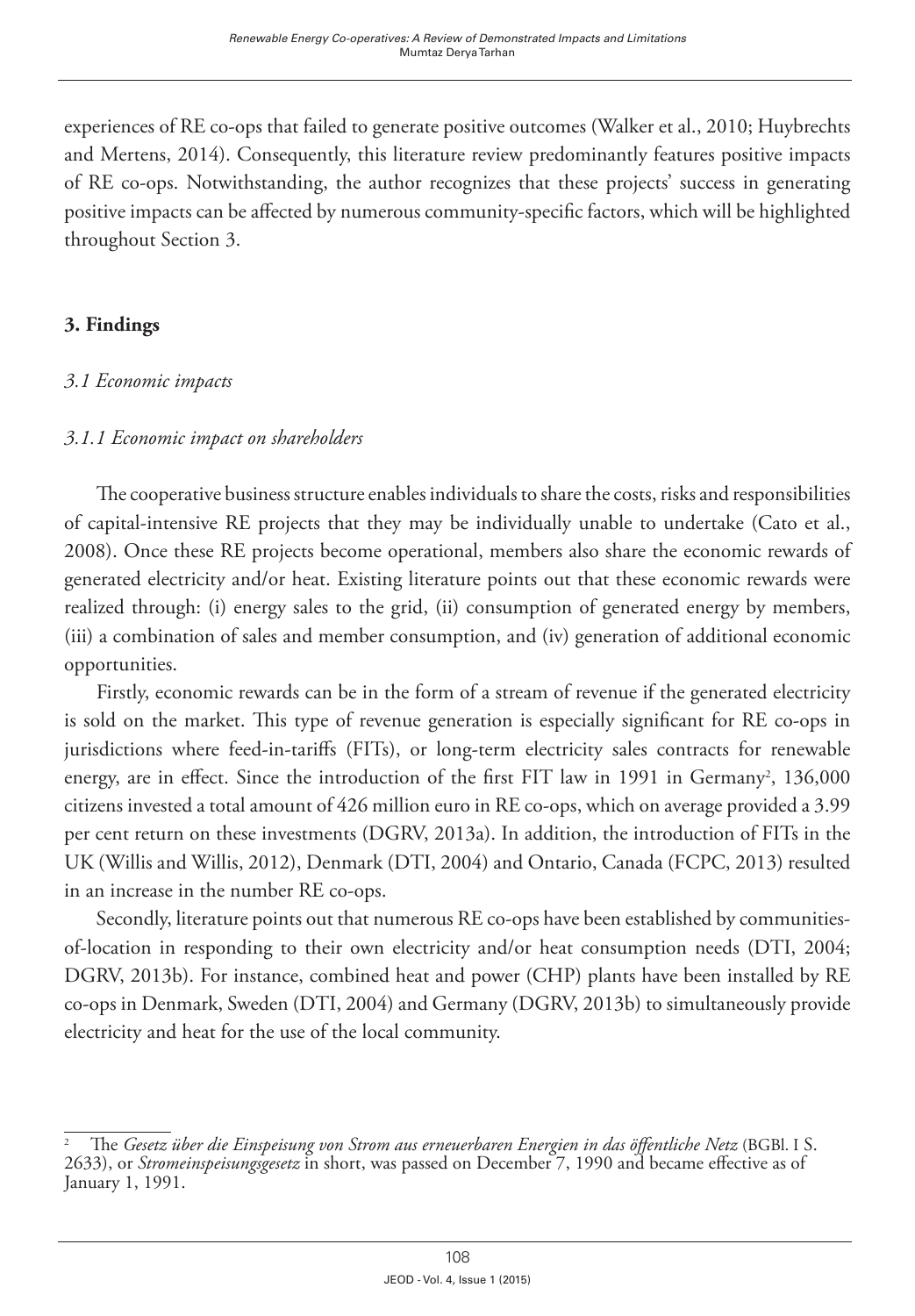Thirdly, several RE co-ops from Germany (DGRV, 2013b) and Denmark (MacArthur, 2010) enabled their members to simultaneously realize revenues and cost savings through involvement in both energy sales and local consumption. Although this paper solely focuses on cooperatives that are in the business of generating electricity and/or heat, it is worth mentioning here that some RE co-ops in Germany expanded from energy generation to buying and managing their local grid, which led to costs savings for their members through the elimination of the middle layers of power suppliers (DGRV, 2013b).

The fourth type of economic reward realized by RE co-ops is the generation of additional income for their members. For instance, besides generating heat and electricity for local consumption, farmer-led RE cooperatives in Germany (DGRV, 2013b), Austria (Schreuer and Weismeier-Sammer, 2010), Finland (Peltola, 2007) and Sweden (DTI, 2004) generated additional income for farmer members through buying their manure, livestock and other biological sources for energy generation purposes. Furthermore, farmer members received the processed manure back as an improved fertilizer (DTI, 2004; ILO, 2013).

It is important to note however that the above-listed economic benefits of RE co-ops are only available to those who are willing and financially able to invest in them (Walker, 2008). Although the minimum investment required to become a shareholder varies among RE co-ops, certain community members may not have the financial means to meet the requirements. Furthermore, existing research almost exclusively focuses on the experiences of RE co-ops from countries and communities with strong economic capabilities. While some policy reports and case studies of the use of RE in low-income communities have been produced (Agyeman and Evans, 2003; Center for Social Inclusion, 2010; Toroitich, 2012; World Resources Institute, 2013; Clean Energy Group, 2014), further in-depth research is required to identify strategies that could enable low-income communities and community members to participate in RE generation through cooperatives.

### *3.1.2 Local economic impacts*

Existing research points out that successful RE projects owned by communities-of-location have the potential to help keep the economic benefits of renewable energy generation in the local economy. A study conducted in Iowa, US (Galluzzo, 2005) revealed that financial resources that remain in the host community are five-fold for small-scale wind projects owned by the local community compared to large-scale wind projects owned by out-of-state companies. This figure was calculated considering direct (i.e., on-site employment), indirect (i.e., business activity that results from the project), and induced (i.e., change in wealth and income of community members resulting from the project) economic effects (ibid.). Furthermore, Lantz (2009) compared the employment creation impact of RE projects owned by communities-of-location to hypothetical corporate projects developed by out-of-area organizations. The findings pointed at varying outcomes across projects, but the general pattern revealed that community-owned projects' impact on employment creation is 1.1 to 1.3 times higher during construction period, and 1.1 to 2.8 times higher during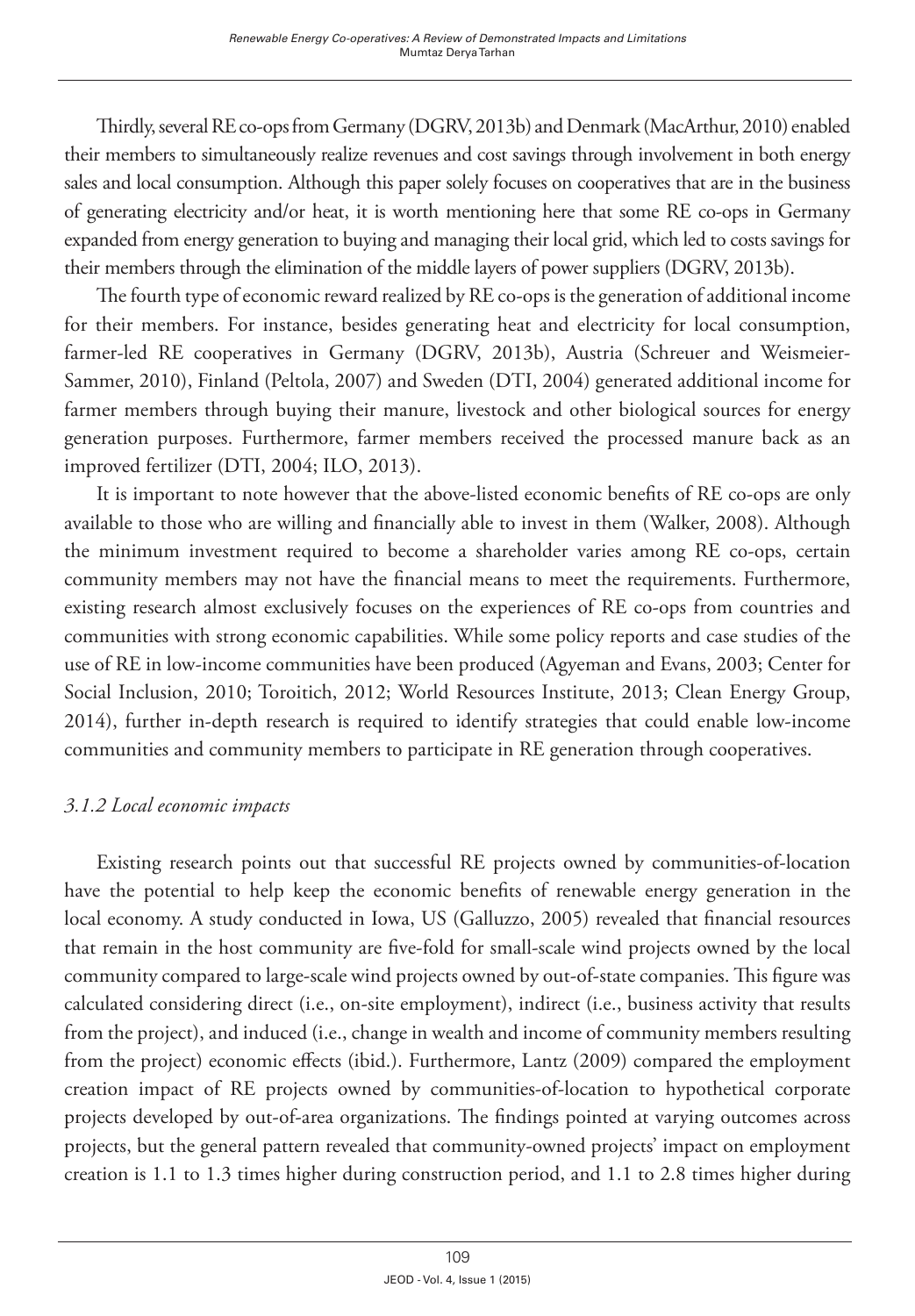the period of operations (ibid.). Here, it is worth mentioning that the abovementioned findings reveal the potential economic impacts of RE projects developed and owned by communities-ofinterest. Consequently, these findings may not necessarily represent the economic potential of RE co-ops developed by communities-of-location. Furthermore, numerous cultural, social, economic and political factors impact the ability of RE projects owned by communities-of-location to generate positive local economic outcomes. These factors will be discussed further in detail in Section 3.4.2.

Whether developed by communities-of-location or communities-of-interest, RE cooperatives seem to be inclined to work in collaboration and/or partner with various stakeholders. RE co-ops have previously developed joint projects with local utility companies (DTI, 2004; Gervitz and Lipp, 2015; Duguid, 2007), schools (Willis and Willis, 2012), local businesses (DGRV, 2013b), government agencies (DGRV, 2013b), not-for-profit organizations (Willis and Willis, 2012), and other cooperatives (DTI, 2004). These partnerships enable the distribution of RE projects' economic benefits throughout the local economy and can also pave the way for future collaborations and partnerships. In addition, the democratic decision-making processes inherent in the cooperative business model enable co-op members to collectively decide how to spend surplus funds. In several cases, RE co-ops have invested their surplus funds in other community development activities (Hoggett, 2010; Community Power Fund, 2013; DGRV, 2013b). A developer of the River Bain Hydro Co-operative in the UK, for instance, stressed that, as members of the co-operative are also members of the local community, they would all benefit from investing in other programs that would enhance community life (Willis and Willis, 2012).

## *3.2 Social impacts*

The democratic ownership and management structures of cooperatives have been linked to fostering social cohesion among its members (MacPherson, 2003; Fairbairn, 2006). The literature on RE co-ops reveals that this positive social outcome has also been generated by RE co-ops in various jurisdictions (Duguid, 2007; Willis and Willis, 2012; DGRV, 2013b). For instance, a member of Valley Wind Co-operative in England claimed to feel "a strong sense of community" through involvement in the project (Willis and Willis, 2012: 12). Meanwhile, members of Energiegenossenschaft Lieberhausen eG from Germany report that while "in the old days the tone was one of heated debate and dispute—these days, decisions are reached far more quickly" (DGRV, 2013b: 12). This change in member attitudes towards collective decision-making processes supports existing literature that identifies cooperatives as organizations where various types of learning takes place for members (MacPherson, 2003; Vieta, 2014; Webb and Cheney, 2014).

Another reported social impact of RE co-ops is the creation of new linkages within communities—both of location and of interest—(DTI, 2004; Willis and Willis, 2012; DGRV, 2013b). As mentioned in Section 3.1.2, it is common for RE co-op projects to bring together multiple stakeholders through joint ownership and professional service contracts (DTI, 2004). In Denmark, for instance, Hashøj Biogas Co-operative provided gas for the local CHP plant owned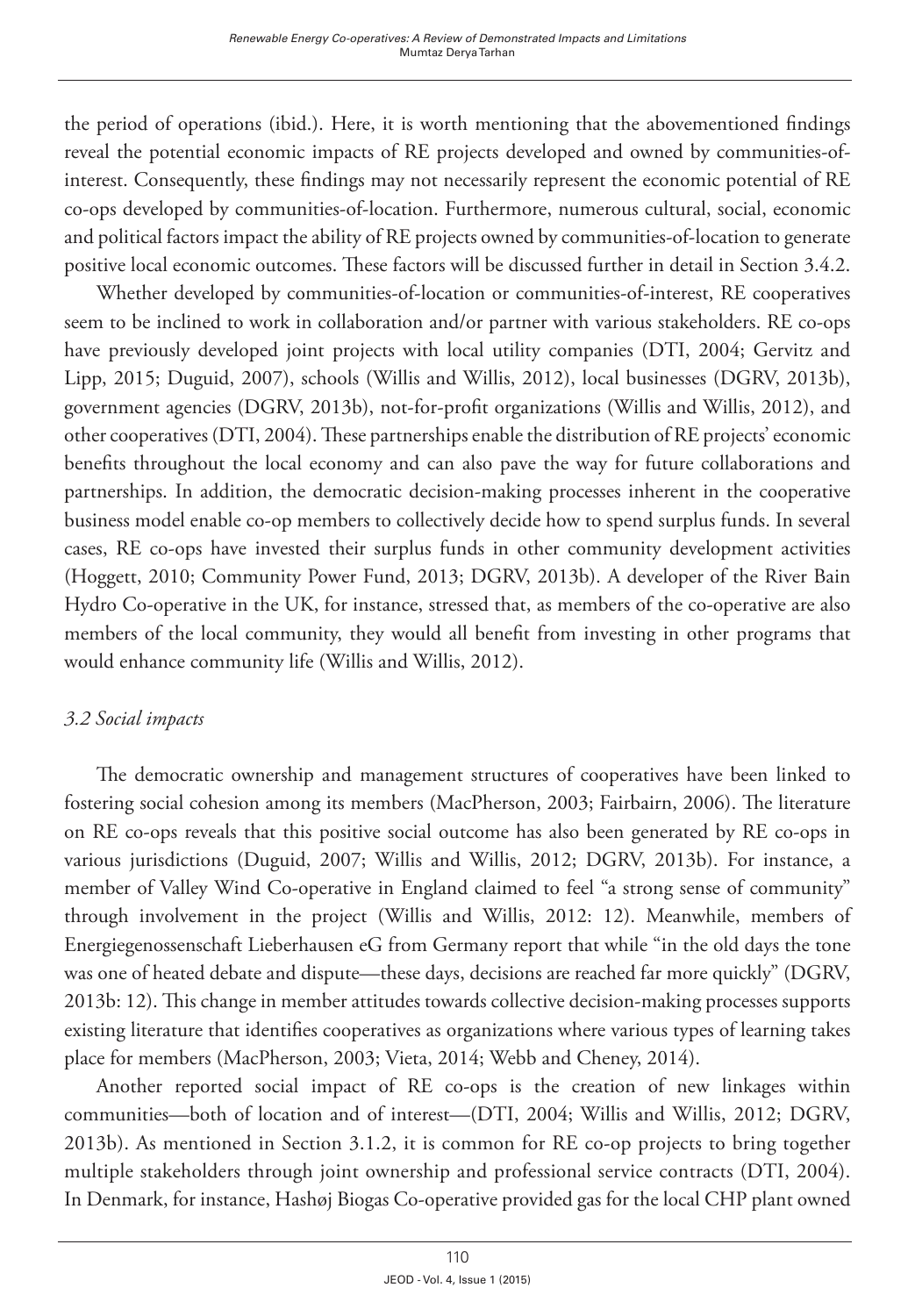by Hashøj Kraftvarmeforsyning Co-operative. The relationship between Hashøj Biogas and Hashøj Kraftvarmeforsyning demonstrates RE co-ops' potential to improve linkages between the urban and rural residents of geographic proximity. This relationship brought together and benefited the entire community through generating revenue for rural residents and electricity and heat for the urban residents (ibid.).

Existing research points out that RE co-ops can also increase communities' confidence, interest and capacity to take collective positive action. For example, a survey undertaken by Co-operatives UK revealed that RE co-op members involved in project development experienced an increased confidence in finding collective responses to local issues over the long term (Willis and Willis, 2012), the "empowering impact of raising funds from within the community and not some big company from somewhere else" (ibid.: 26).

However, RE co-ops, despite their democratic ownership and governance structure, do not automatically entail the generation of positive social outcomes. The nature of the *process* and *outcome* of community-owned energy projects seem to be a significant determinant of their social impact (Gross, 2007; Walker et al., 2010). Walker et al. (2010) compared the experiences of Moel Maelogan in Wales and Gamblesby in England, two rural communities of similar economic backgrounds that developed RE projects labelled as "community-owned." The wind project in Moel Maelogan was owned cooperatively by three local farmers that did not show an effort to involve other members of the local community in decision-making processes, and later expanded the project and sold it to an out-of-community electricity company. The result was diminished trust and increased social friction among the residents of Moel Maelogan. Differently, residents of Gamblesby planned, fundraised for and installed a ground source heat pump for their previously unusable village hall. The planning process was open to all residents and encouraged their participation, and the revival of the village hall generated shared positive outcomes for the entire community. Consequently, residents of Gamblesby mentioned experiencing an increased trust and connection to other residents, and enhanced confidence in developing communityowned projects. Similarly, Huybrechts and Mertens (2014) highlight two instances from UK and Belgium where RE co-ops served to further widen pre-existing social divides within communities. In these cases, the RE co-ops were "associated with a particular ideological stream, typically with the local green party" (ibid.: 204) and faced strong opposition from individuals with different political tendencies.

These varied experiences demonstrate that, despite their perceived potential in enhancing social cohesion, RE co-ops may also generate social friction between shareholders and other community members who may feel that they are bearing the costs without benefiting from the project. Further research is required to look into the experiences of RE co-ops that failed to generate positive social outcomes.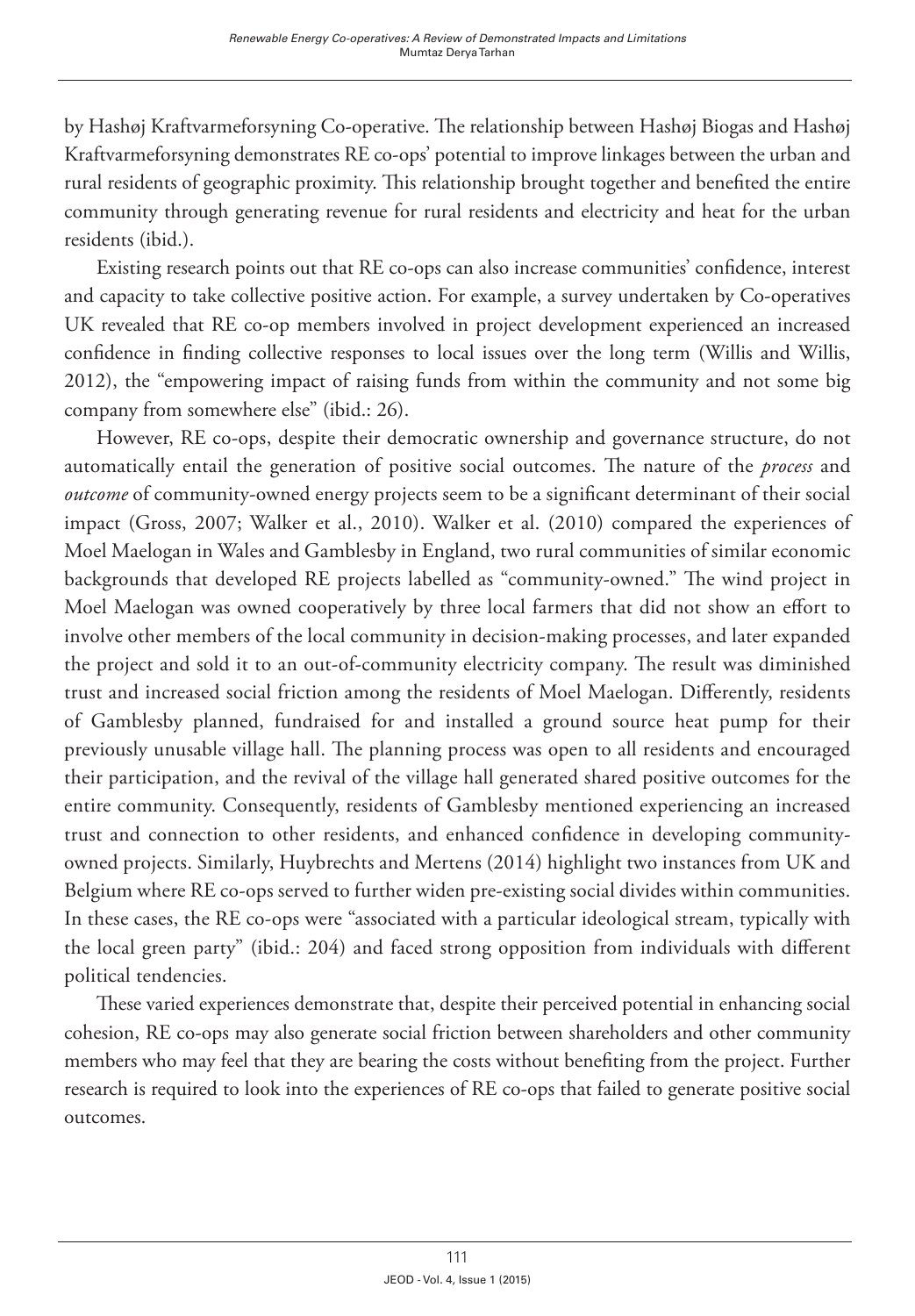## *3.3 Environmental impacts*

## *3.3.1 Cultivating a culture of conservation*

Perhaps the most widely acknowledged environmental benefit of renewable energy technologies is their minimal greenhouse gas emissions throughout their life cycle in comparison to fossil fuels (World Energy Council, 2004). Notwithstanding this, in achieving and sustaining the transition away from traditional methods and sources of electricity, expansion of renewable power supply must be accompanied by a curtailing of demand for electricity (Roseland and Connelly, 2005). The current scheme of centralized global electricity production from traditional sources creates a spatial, and consequently psychological, distance between energy generation and use (Pasqualetti, 1999), which results in a lack of public awareness about the economic, social, environmental and personal impacts of electricity generation and use (Warren and McFadyen, 2010). In response, RE co-ops could help reduce the spatial, social and psychological detachment of the public from energy systems via community ownership, and thereby transform "end-of-wire" consumers to "energy citizens" or "prosumers" (i.e., producers and consumers). There is a growing body of literature identifying prosumers as being inclined to take individual and collective action towards energy conservation (Stern et al. 1999; Devine-Wright, 2007; Sioshansi, 2013; Nowak, Rychwalska and Szamrej, 2014; Reid, Ellsworth-Krebs and McCauley, 2014). Furthermore, the reduction of the geographic and psychological distance between electricity generation and consumption helps individuals gain an "elevated awareness of consequences, ascription of personal responsibility and personal norms that Stern et al. (1999) identified as psychological determinants of pro-environmental behaviour" (Devine-Wright, 2007: 73).

Furthermore, Huybrechts and Mertens (2014) argue that RE co-ops distinguish themselves from mainstream electricity corporations through directly promoting energy conservation. They point out that several RE co-ops from various parts of the world included in their missions and implemented methods to help their members reduce their consumption. That being said, the qualitative and quantitative impacts of RE co-ops on their members' energy consumption behaviours deserve further attention and inquiry through research.

## *3.3.2 Public perception of renewable energy*

A significant obstacle in the way of the expansion of clean power supply is the negative public perception towards certain renewable energy projects. Mostly over-simplified as the not-in-my-backyard (NIMBY) movement, community members worldwide are opposing renewable—mostly wind energy developments—not only due to the resulting noise and negative visual impacts on the landscape, but also a lack of community consultation process by project developers and perceived economic injustices (Rogers et al., 2008; Walker et al.,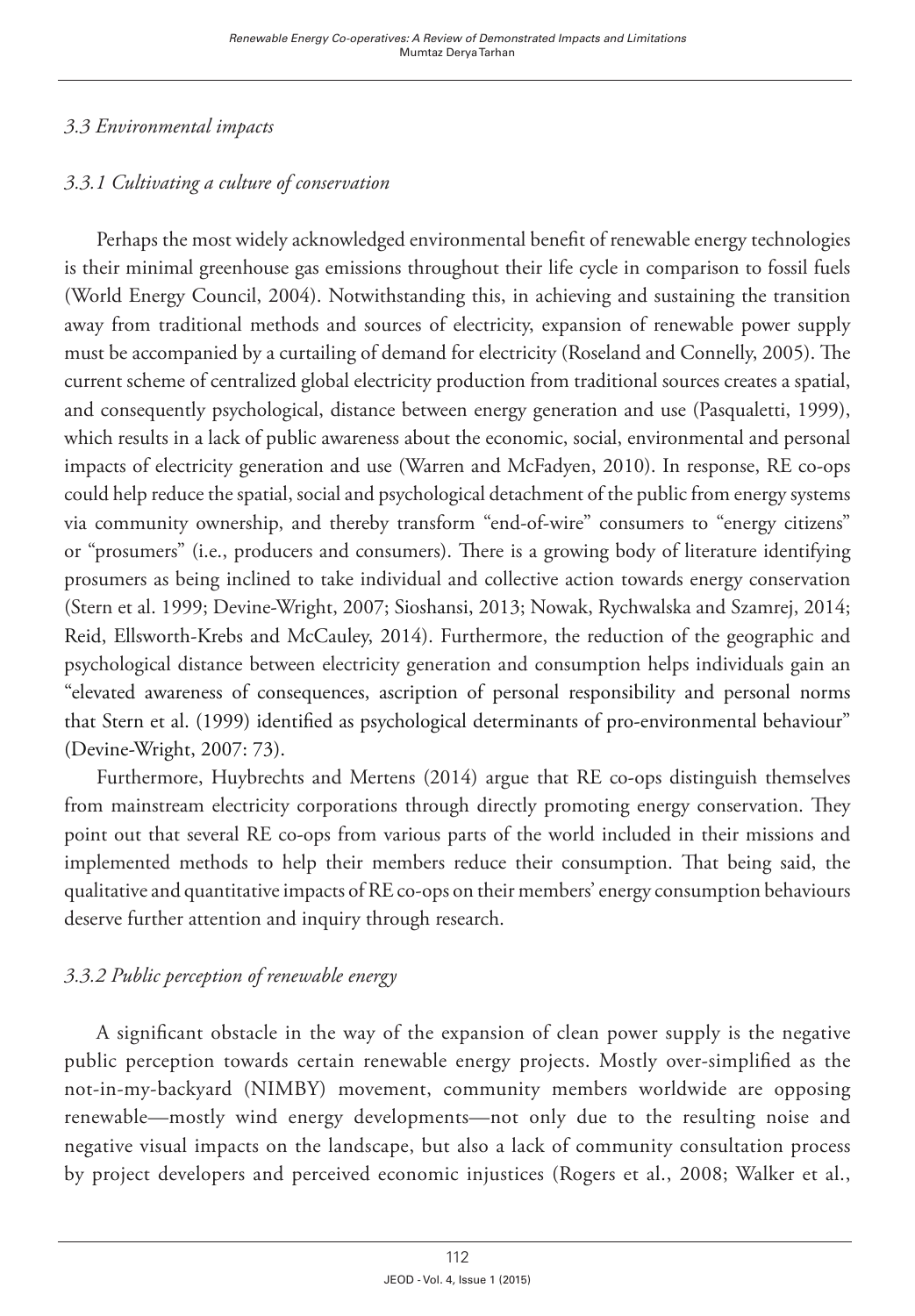2010; Warren and McFadyen, 2010; Huybrechts and Mertens, 2014). If decisions regarding a project are made through closed and mostly institutional processes, and the outcomes of the project benefit a limited number of individuals and/or organizations that are distant to the host community, community members may feel that the project is being imposed upon them and that its disadvantages outweigh the advantages (Gross 2007; Pahl 2007; van der Horst 2008). In contrast, RE co-ops from various jurisdictions have shown that public acceptance of RE projects is enhanced and the public can become supportive of renewable energy initiatives when included in the deliberation process. For instance, the residents of Zschadraß in eastern Germany, where a wind energy project is owned cooperatively by the community, have been consistently more positive towards renewable energy compared to the residents of the nearby town of Nossen, where a private developer owns a renewable energy project (Musall and Kuik, 2011). When one hundred residents from both communities were asked about their attitudes towards an increased use of wind energy in their community, positive responses received from Zschadraß were over triple of those received from Nossen.

Similarly, plans for a commercial, developer-owned wind farm near Seeheim-Jugenheim in western Germany faced a high level of adversity from the local residents and media. When the developers of the project and the local energy cooperative agreed to joint ownership of the project, local residents' perceptions changed drastically and 230 residents from the region, almost half being from the direct vicinity of the site, invested in the WindSTARK1 project (DGRV, 2013b: 9). The experience of Valley Wind Co-operative (VWC) in Huddersfield, England serves as another testimony to the potential of RE co-ops for increasing public acceptance of RE. Prior to marketing their project, the founders of the VWC conducted an initial survey, which revealed that 82 per cent of people were in favour of wind energy development in the area. Subsequently, they conducted a second survey after declaring that the project was going to be cooperatively owned and noticed an increase of 7 per cent in community members supporting the project (Willis and Willis, 2012).

It is important however not to assume the automatic success of RE co-ops in increasing public acceptance of RE. In certain cases, RE co-ops even served to reinforce opposition to RE facilities, as the cooperative was "associated with a particular ideological stream, typically with the local Green Party" (Huybrechts and Mertens, 2014: 204). Consequently, these RE co-ops faced strong opposition from individuals with different political tendencies and caused the further widening of pre-existing social divides. Overall, as Huybrechts and Mertens (2014) argue, RE co-ops that are comprised of pluralistic groups of individuals seem to be more likely to improve the public perception of RE.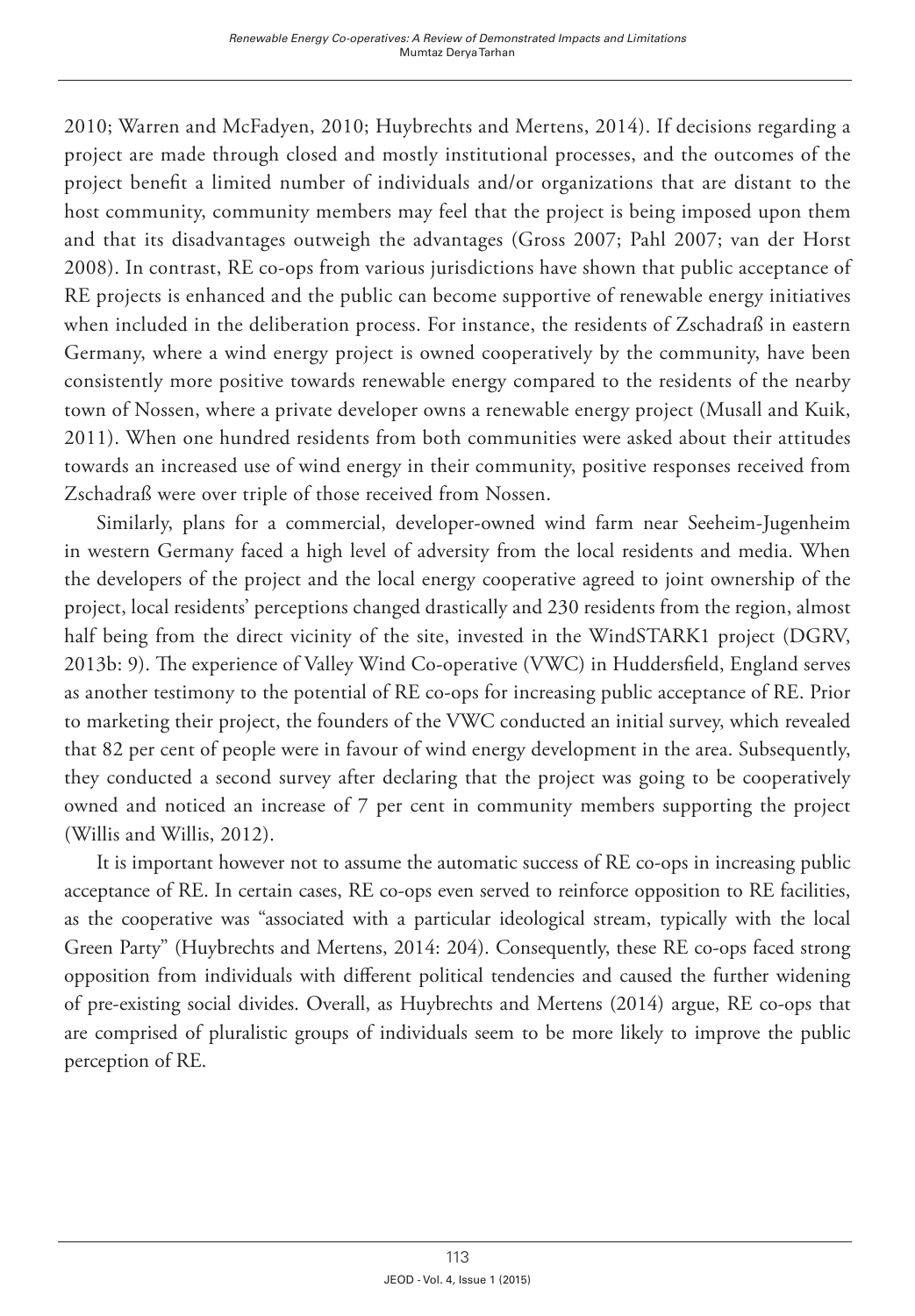*3.4 Factors affecting RE co-ops' impacts on communities*

## *3.4.1. Barriers to RE co-ops' emergence*

In order for RE co-ops to realize the economic, social and environmental outcomes mentioned in Sections 3.1, 3.2 and 3.3, they first need to overcome various barriers to their market entry. One of the most significant barriers faced by RE co-ops is access to capital, especially during their startup phase (Huybrechts and Mertens, 2014: 206). The lack of sufficient resources in initial phases translates into limited access to paid services from staff and professional consultants (Seyfang, Park and Smith, 2012), and reliance on the work of a dedicated group of volunteers with key financial, legal and technical skills (van der Horst, 2008; Walker, 2008; Willis and Willis, 2012; Community Power Fund, 2013; DGRV, 2013b). Furthermore, RE co-ops may seem less attractive to financial lenders and investors that are primarily looking for profit maximization (Huybrechts and Mertens, 2014). Consequently, RE co-ops could end up having to raise a significant portion of their project equity from their members, which could lead to under-capitalization in the capital-intensive RE sector. In the face of this challenge, several RE co-ops have entered into joint venture agreements with public entities, other community-based organizations and corporate actors (Duguid, 2007; Willis and Willis, 2012; DGRV, 2013b; Huybrechts and Mertens, 2014). Further research would help in developing a stronger understanding of the power relations inherent in joint ventures, how they compare and contrast between national and regional jurisdictions and how these impact RE co-ops' independence and impact.

Furthermore, other factors that have been identified as preventing RE co-ops from entering the energy market include: limited access to locations for RE facilities (Schreuer and Weismeier-Sammer, 2010; Huybrechts and Mertens, 2014), limited access to the electricity grid (Lipp, Lapierre-Fortin and McMurtry, 2012; Huybrechts and Mertens, 2014) and lack of available support mechanisms for project development and financing (DTI, 2004; Walker, 2008; Seyfang et al., 2012; Community Power Fund, 2013). Consequently, a supportive political landscape is considered by an extensive body of literature to be a deciding factor in the successful development of RE co-ops (DTI, 2004; Walker, 2008; Walker and Devine-Wright, 2008; Lipp, Lapierre-Fortin and McMurtry, 2012; Seyfang, Park and Smith, 2012; Willis and Willis, 2012).

A survey conducted in Thirlmere, England (Rogers et al., 2008) revealed that communities could also face perceptual barriers in setting up their own RE projects. While Thirlmere residents widely supported local renewable energy generation, they showed a lower desire for active involvement in potential projects due to the perceived difficulty of setting up a community-owned energy project among local residents, and a lack of confidence in the community's ability to lead the project (ibid.). Authors of the study link this reluctance to the long history of centralized control of energy policy and planning in the UK, which led individuals towards a tendency to expect leadership from outside agencies, uncertainty about the roles and responsibilities of different parties in a community-owned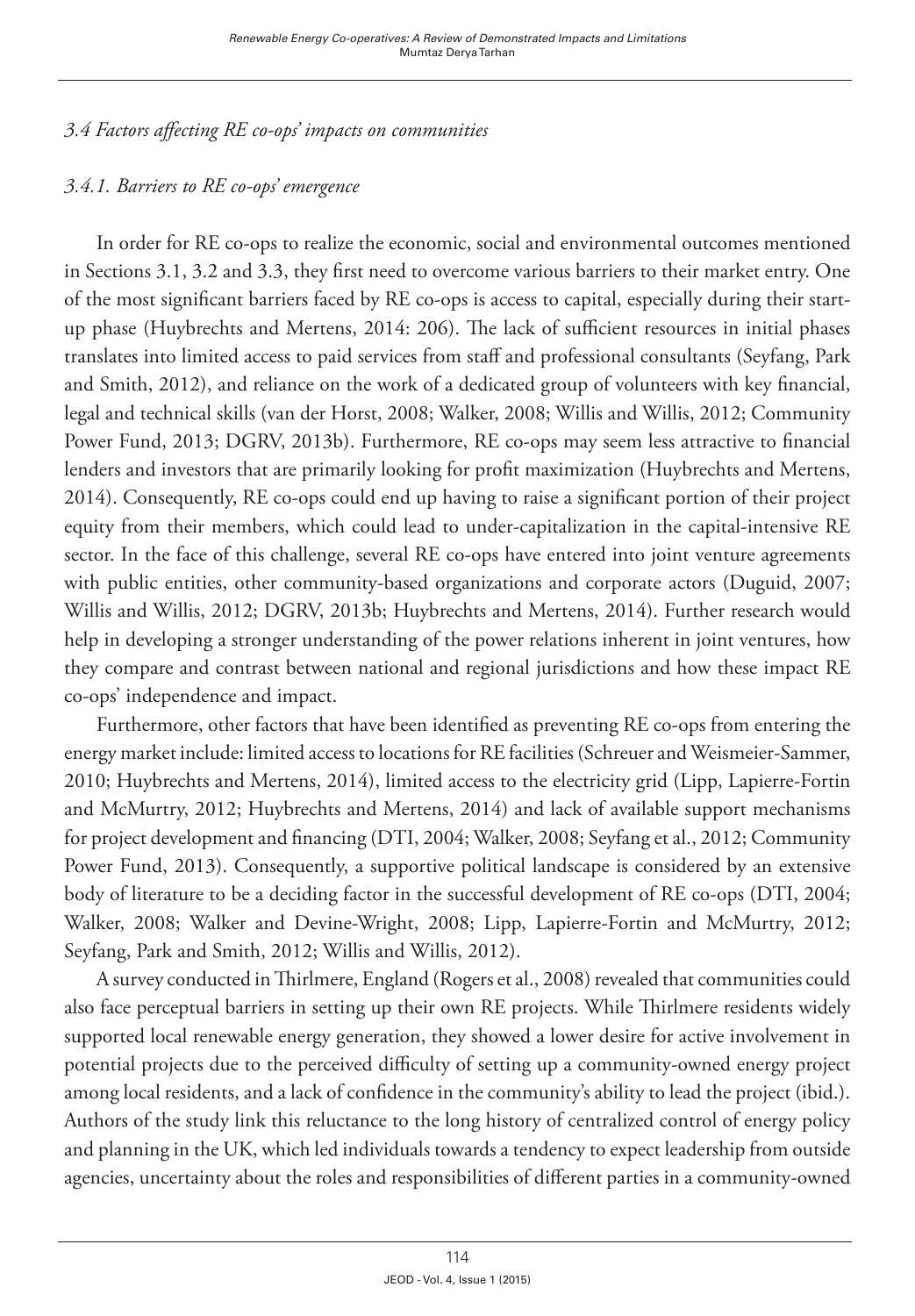RE project and a lack of confidence in assuming such responsibilities (ibid.). Furthermore, low levels of awareness among the general public, politicians, the financial sector and other potential partners in regards to the cooperative model are also identified as constraining the emergence of RE co-ops (Huybrechts and Mertens, 2014).

## *3.4.2 Type of community forming the RE co-op*

The distinction between RE projects developed by communities-of-location (i.e., geographically bound communities, also called "communities-of-place" or "communities-of-geography") versus communities-of-interest (i.e., communities bound by various groups with similar interests) has previously been introduced in Section 2.3. Within communities-of-location, existing levels of trust (Rogers et al., 2008; Walker et al., 2010), familiarity with co-operatives (DTI, 2004; Willis and Willis, 2012), and a history of cooperation and successful community projects (DTI, 2004; Walker et al., 2010; Willis and Willis, 2012; DGRV, 2013b) are recognized as local factors affecting successful project implementation by RE co-ops. Existing studies also highlight that the impacts of RE projects developed by communities-of-location are felt and shared directly at the local level (DTI, 2004; Willis and Willis 2012; DGRV, 2013b), which can lead to an increased participation, involvement and a sense of connection to the project. In contrast, communities-of-interest usually establish cooperatives to attract investment from a wider population driven by economic and/or environmental motives. Although these projects could play an important role in expanding the reach of RE co-ops to a greater number of individuals, they could also result in a widened geographic and psychological distancing between members, the broader public and decision-making processes (DTI, 2004). This increased risk of distancing can also reduce public participation and involvement, and thereby water down the social and behavioural impacts of RE co-ops.

### **4. Conclusion**

Overall, the findings in this literature review show that successful RE co-ops generate positive economic, social and environmental outcomes while accelerating the social and psychological dimensions of the global transition towards clean energy sources. In the economic sphere, RE coops allow individuals to share the costs, risks and responsibilities of capital-intensive RE projects, and thereby enable them to become active participants in a sector historically dominated by state and corporate actors. Besides generating economic benefits for their members in the form of energy savings and/or dividend payments, successful RE co-ops manage to uplift local economies through: (i) providing employment opportunities; (ii) partnering with other local organizations; and (iii) creating additional business opportunities. In the social sphere, RE co-ops provide a platform for individuals to collectively develop and work towards achieving common goals through democratic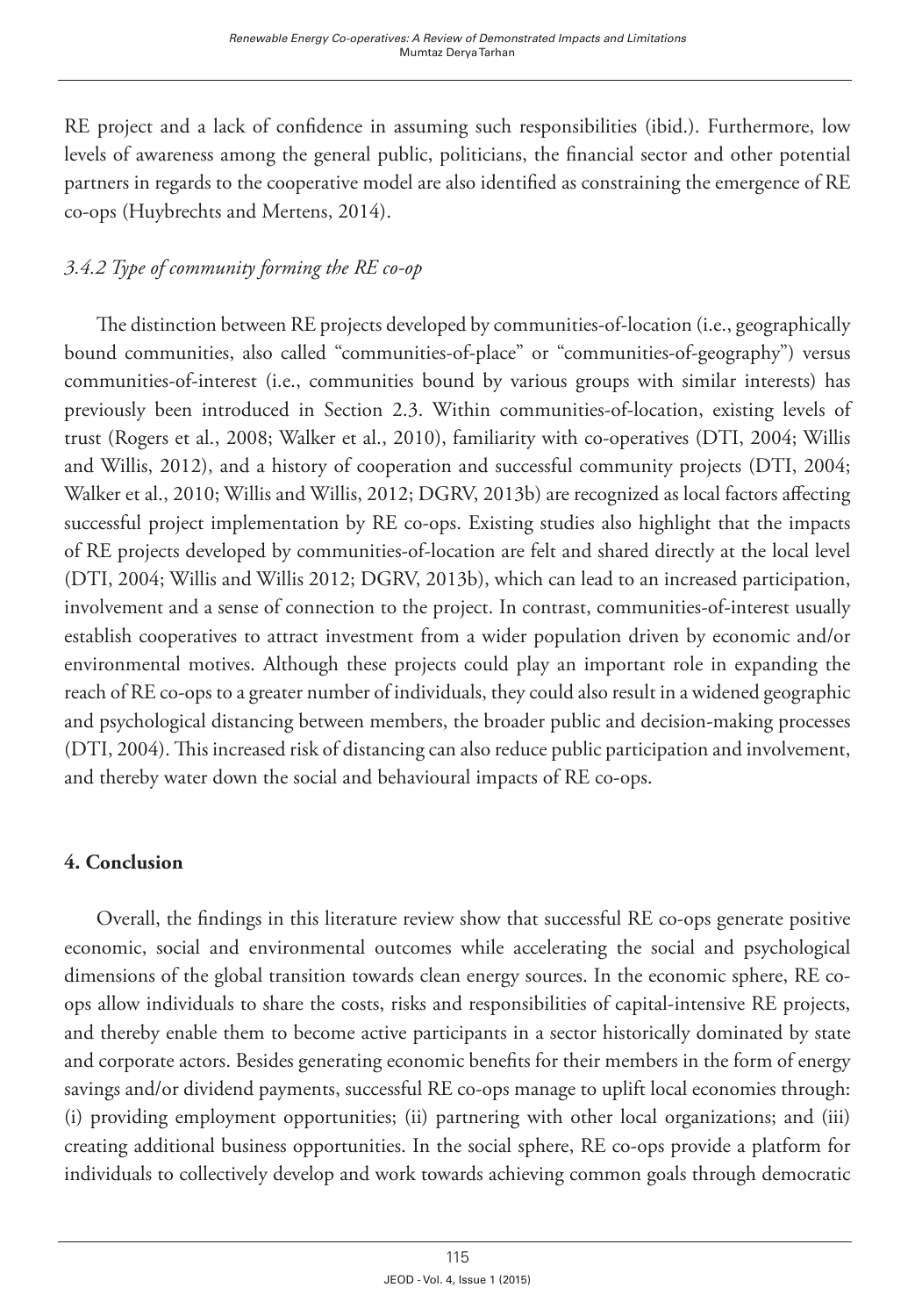decision-making and resource pooling. Finally, in the environmental front, successful RE co-ops contribute to the imperative transition towards a sustainable energy sector through nurturing a culture of conservation and increasing public acceptance of RE projects.

However, RE co-ops' success in generating positive impacts is often limited by their lack of access to capital during the critical start-up phase and a resulting over-reliance on supportive policy environments. RE co-ops' success is also constrained by numerous community-specific factors such as: (i) the type of community developing the project (i.e. community-of-interest versus communityof-location); (ii) existing levels of trust within a community; and (iii) a community's past experience in undertaking community development initiatives. Without the participation of a pluralistic group of individuals and ensuring of collective decision-making *processes* and equitable *outcomes,* these three factors could potentially lead to the further widening of social gaps within communities. Furthermore, as discussed in Section 3.4.1, RE co-ops face two main perceptual barriers: (i) on the part of communities, a lack of individual and collective confidence in undertaking successful RE projects; and (ii) external to communities, low levels of awareness among the general public, politicians, the financial sector and other potential project partners.

This literature review also identified the need for further research to provide insight into the experiences of RE co-ops that failed to produce positive economic, social and environmental outcomes; to identify methods that could support their proliferation in communities with various economic capabilities; and to assess their qualitative and quantitative impact on members' awareness and behaviours in regards to energy conservation.

According to the *Achieving better community development model (ABCD)* developed by the Scottish Community Development Centre (SCDC), the *process* of developing community projects needs to involve community organizing, participation and involvement from the part of the citizenry, which brings about personal and community empowerment (Barr and Hashagen, quoted in Ledwith, 2011: 81-83). This empowerment would then result in community action to undertake projects aimed at enhancing some or all of the social, economic, environmental, educational, political and cultural dimensions of community life. RE co-ops, with participatory *processes* and shared *outcomes* embedded in their business structure, provide a platform for communities to collectively develop energy solutions according to their needs and assets. The true advantage of the RE co-op model for community development rests in its long-lasting impact on personal and community empowerment: when successful, RE co-ops build individual and collective confidence, interest and capacity in taking positive action towards "more sustainable, liveable and equitable" community and planet (ibid.: 83). In this regard, it is imperative for social movements and policy-makers across the world to learn from the experiences of existing RE co-ops and to provide the necessary support for their future proliferation.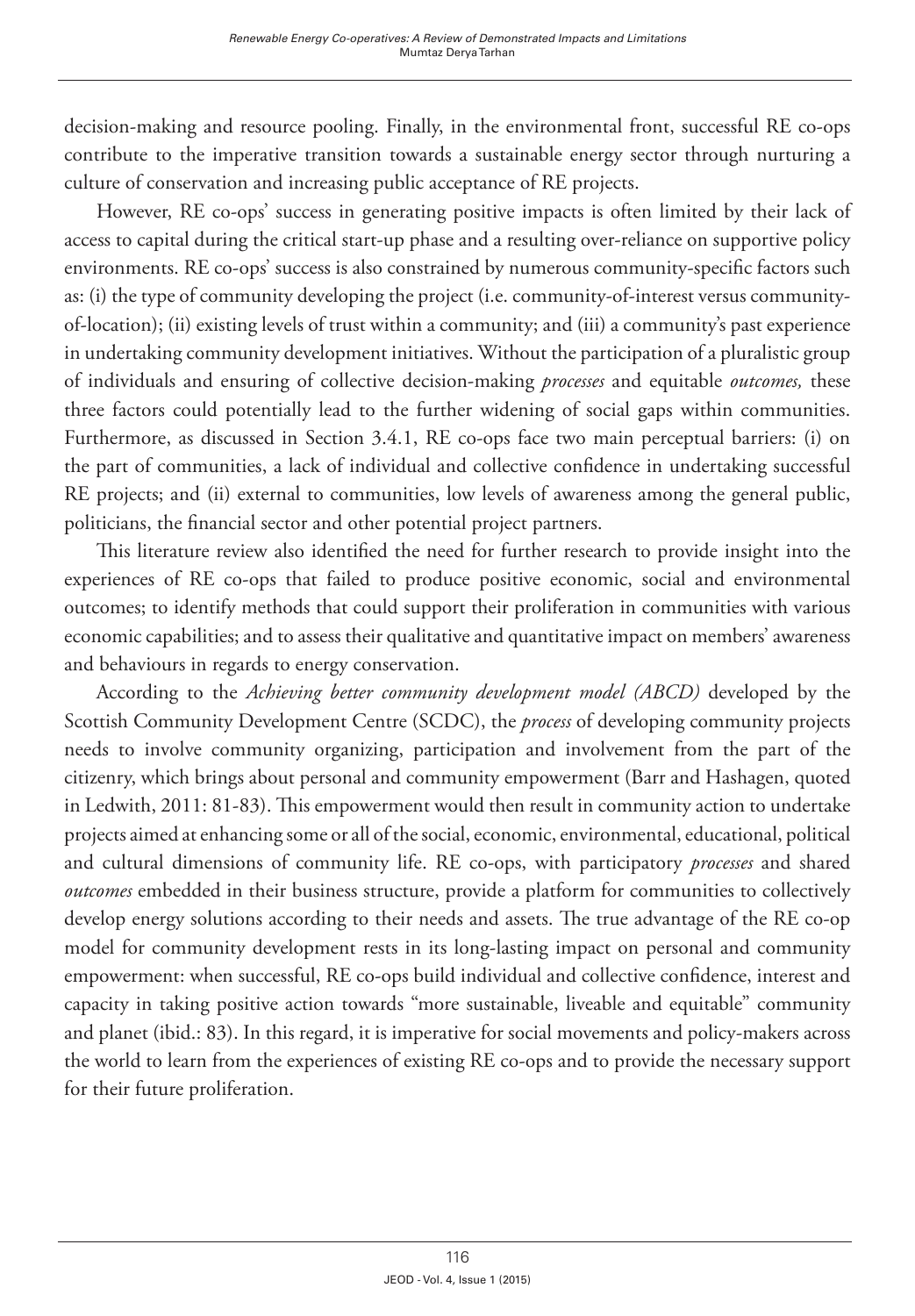#### **References**

- Agyeman, J. & Evans, T. (2003). Toward Just Sustainability in Urban Communities: Building Equity Rights with Sustainable Solutions. *Annals of the American Academy of Political and Social Science*, 590(1): 35-53. DOI: [http://](http://dx.doi.org/10.1177/0002716203256565) [dx.doi.org/10.1177/0002716203256565](http://dx.doi.org/10.1177/0002716203256565)
- Birchall, J. (2010). *People-Centred Business: Co-operatives, Mutuals, and the Idea of Membership*. London: Palgrave Macmillan. DOI:<http://dx.doi.org/10.1057/9780230295292>
- Cato, M.S., Arthur, L., Keenoy, T. & Smith, R. (2008). Entrepreneurial Energy. *International Journal of Entrepreneurial Behaviour & Research,* 14(5): 313-329. DOI:<http://dx.doi.org/10.1108/13552550810897678>
- Center for Social Inclusion (2010). *Energy Democracy: Community-Scale Green Energy Solutions*. [Online]. Available at: [https://www.centerforsocialinclusion.org/wp-content/uploads/2012/07/Energy\\_Democracy\\_Report\\_WEB.pdf](https://www.centerforsocialinclusion.org/wp-content/uploads/2012/07/Energy_Democracy_Report_WEB.pdf) [Accessed: 19 May 2014].
- Clean Energy Group (2014). *Clean Energy for Resilient Communities: Expanding Solar Generation in Baltimore's Low Income Neighborhoods*. Available at: <http://www.abell.org/sites/default/files/reports/env-cleanenergy214.pdf> [Accessed: 20 April 2015].
- Community Power Fund (2013). *Case Studies*. Toronto: Community Power Fund. Available at: [http://www.](http://www.communityenergyprogram.ca/Resources/ResourcesCommunityPower.aspx) [communityenergyprogram.ca/Resources/ResourcesCommunityPower.aspx\[](http://www.communityenergyprogram.ca/Resources/ResourcesCommunityPower.aspx)Accessed: 14 May 2015].
- Dalby, S. & Mackenzie, F. (1997). Reconceptualising Local Community: Environment, Identity and Threat. *Area,* 29(2): 99-108. DOI: <http://dx.doi.org/10.1111/j.1475-4762.1997.tb00012.x>
- Devine-Wright, P. (2007). *Energy Citizenship: Psychological Aspects of Evolution in Sustainable Energy Technologies.* In Murphy, J. (Ed.) *Governing Technology for Sustainability,* pp. 63-86*.* London: Earthscan.
- DGRV (German Cooperative and Raiffeisen Confederation) (2013a). *Energy Cooperatives: Findings of Survey Conducted by the DGRV and ItsMember Associations.* Berlin: DGRV. Available at: [http://www.dgrv.de/weben.](http://www.dgrv.de/weben.nsf/272e312c8017e736c1256e31005cedff/41cb30f29102b88dc1257a1a00443010/$FILE/Study results survey 2013.pdf) [nsf/272e312c8017e736c1256e31005cedff/41cb30f29102b88dc1257a1a00443010/\\$FILE/Study%20](http://www.dgrv.de/weben.nsf/272e312c8017e736c1256e31005cedff/41cb30f29102b88dc1257a1a00443010/$FILE/Study results survey 2013.pdf) [results%20survey%202013.pdf](http://www.dgrv.de/weben.nsf/272e312c8017e736c1256e31005cedff/41cb30f29102b88dc1257a1a00443010/$FILE/Study results survey 2013.pdf) [Accessed: 21 May 2014].
- DGRV (German Cooperative and Raiffeisen Confederation) (2013b). *Energy Cooperatives: Citizens, Communities and Local Economy in Good Company*. Berlin: DGRV. Available at: [http://www.dgrv.de/weben.](http://www.dgrv.de/weben.nsf/272e312c8017e736c1256e31005cedff/41cb30f29102b88dc1257a1a00443010/$FILE/Energy_Cooperatives.pdf) [nsf/272e312c8017e736c1256e31005cedff/41cb30f29102b88dc1257a1a00443010/\\$FILE/Energy\\_Cooperatives.pdf](http://www.dgrv.de/weben.nsf/272e312c8017e736c1256e31005cedff/41cb30f29102b88dc1257a1a00443010/$FILE/Energy_Cooperatives.pdf) [Accessed: 21 May 2014].
- DTI (2004). *Global Watch Mission Report "Co-operative Energy: Lessons from Denmark and Sweden".* Manchester: Cooperatives UK. Available at: [http://www.uk.coop/sites/storage/public/downloads/36247mr\\_0\\_0.pdf](http://www.uk.coop/sites/storage/public/downloads/36247mr_0_0.pdf) [Accessed: 15 May 2014].
- Duguid, F.C. (2007). *'Part of the Solution': Developing Sustainable Energy Through Co-operatives and Learning*. Doctoral Dissertation*,* University of Toronto, Canada.
- Fairbairn, B. (2006). Cohesion, Adhesion, and Identities in Co-operatives. In B. Fairbairn and N. Russell (Eds.) *Cooperative Membership and Globalization. New Directions in Research and Practice,* pp. 18-50. Saskatoon: Center for Study of Co-operative, University of Saskatchewan.
- FCPC (Federation of Community Power Co-operatives) (2013). *Community Power Powers Up*. Toronto: FCPC. Available at: [http://fcpcoops.ca/Resources/Documents/FCPC\\_COMM\\_PressRelease\\_FIT2Contracts\\_25Jul2013.pdf](http://fcpcoops.ca/Resources/Documents/FCPC_COMM_PressRelease_FIT2Contracts_25Jul2013.pdf) [Accessed: 14 May 2015].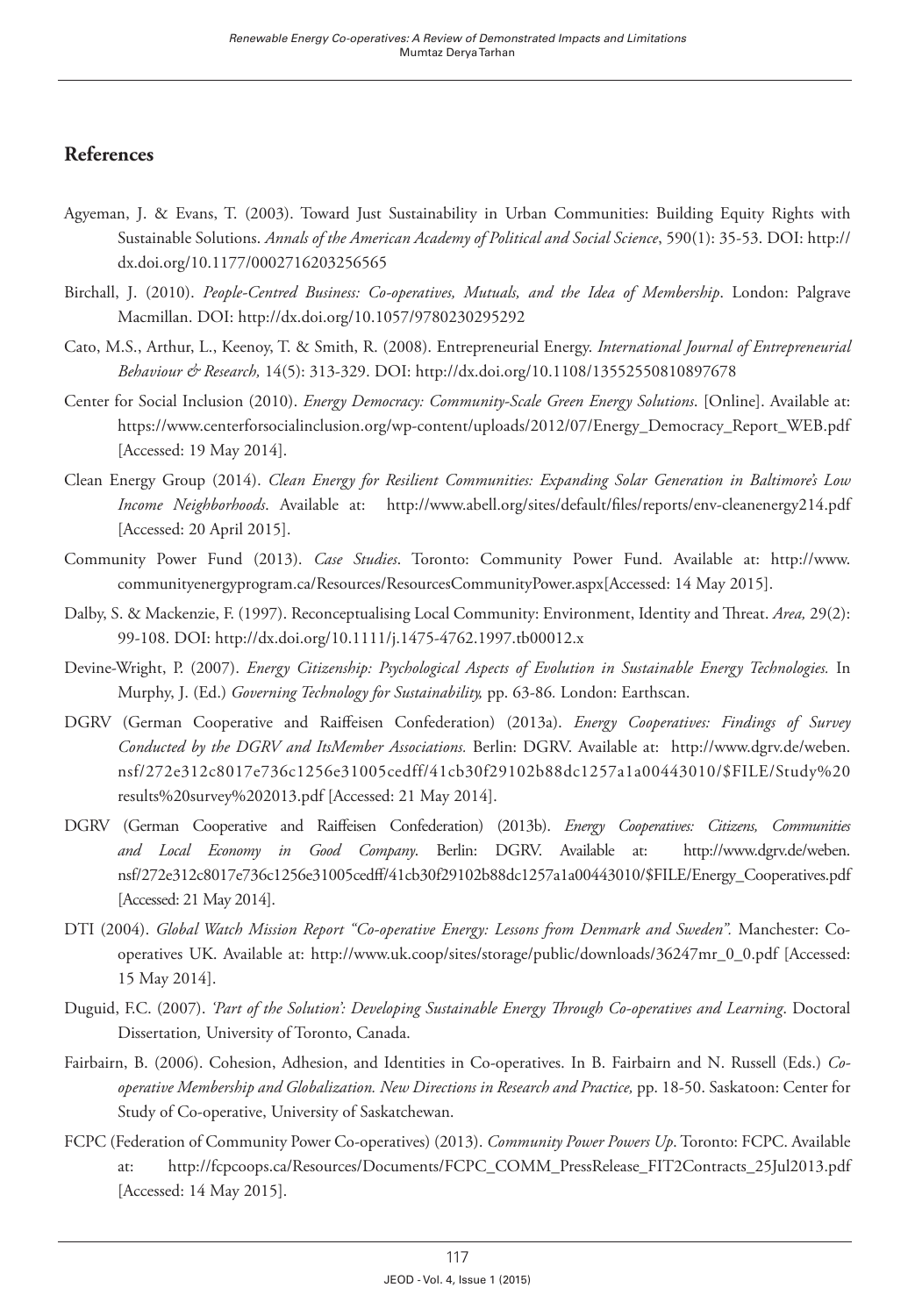- Galluzzo, T.W. (2005). *Small Packages, Big Benefits: Economic Advantages of Local Wind Projects.* Iowa City: The Iowa Policy Project. Available at: <http://www.iowapolicyproject.org/2005docs/050405-wind.pdf>[Accessed: 15 May 2014].
- Gervitz, G. & Lipp, J. (2005). Community Power Canadian Style: WindShare and the Toronto Renewable Energy Cooperative.*reFOCUS,* 6(1): 28-30. DOI: [http://dx.doi.org/10.1016/S1471-0846\(05\)00290-8](http://dx.doi.org/10.1016/S1471-0846(05)00290-8)
- Gross, C. (2007). Community Perspectives of Wind Energy in Australia: The Application of a Justice and Community Fairness Framework to Increase Social Acceptance. *Energy Policy,* 35(5): 2727-2736. DOI: [http://dx.doi.](http://dx.doi.org/10.1016/j.enpol.2006.12.013) [org/10.1016/j.enpol.2006.12.013](http://dx.doi.org/10.1016/j.enpol.2006.12.013)
- Henri, F. & Pudelko, B. (2003). Understanding and Analysing Activity and Learning in Virtual Communities. *Journal of Computer Assisted Learning*, 19: 474-487. DOI:<http://dx.doi.org/10.1046/j.0266-4909.2003.00051.x>
- Hoggett, R. (2010). *Community-Owned Renewable Energy Projects: Evidence for Their Development, Funding and Sustainability.* Cornwall: Community Power Cornwall. Available at: [http://www.communitypowercornwall.](http://www.communitypowercornwall.coop/downloads/community_renewables_-_richard_hoggett.pdf) [coop/downloads/community\\_renewables\\_-\\_richard\\_hoggett.pdf](http://www.communitypowercornwall.coop/downloads/community_renewables_-_richard_hoggett.pdf) [Accessed: 18 May 2014].
- Huybrechts, B. & Mertens, S. (2014). The Relevance of the Cooperative Model in the Field of Renewable Energy. *Annals of Public and Cooperative Economics,* 85(2): 193-212. DOI: <http://dx.doi.org/10.1111/apce.12038>
- ILO (International Labour Organization) (2013). *Providing Clean Energy and Energy Access Through Co-operatives*. Geneva: ILO. Available at: [http://www.ilo.org/wcmsp5/groups/public/---ed\\_emp/---emp\\_ent/documents/publication/](http://www.ilo.org/wcmsp5/groups/public/---ed_emp/---emp_ent/documents/publication/wcms_233199.pdf) [wcms\\_233199.pdf](http://www.ilo.org/wcmsp5/groups/public/---ed_emp/---emp_ent/documents/publication/wcms_233199.pdf) [Accessed: 18 May 2014].
- Lantz, E. (2009). *Economic Development Impacts of Community Wind Projects: A Review and Empirical Evaluation*. Berkeley: National Renewable Energy Laboratory. Available at: <http://www.nrel.gov/docs/fy09osti/45555.pdf> [Accessed: 19 May 2014].
- Ledwith, M. (2011). *Community development: A critical approach*. Bristol: The Policy Press.
- Lipp J., Lapierre-Fortin E. & McMurtry, J. (2012). *Renewable Energy Co-op Scan and Regulatory Review*. Toronto: Measuring the Co-operative Difference Research Network. Available at: [http://www.cooperativedifference.coop/](http://www.cooperativedifference.coop/assets/files/National/RE_Co-op_Review_RegulatoryScan_Jan2012.pdf) [assets/files/National/RE\\_Co-op\\_Review\\_RegulatoryScan\\_Jan2012.pdf](http://www.cooperativedifference.coop/assets/files/National/RE_Co-op_Review_RegulatoryScan_Jan2012.pdf) [Accessed: 26 March 2015].
- MacArthur, J. (2010). *Best Practices in Social Economy and Community Wind*. Port Alberni, BC: The BC-Alberta Social Economy Research Alliance (BALTA). Available at: [http://auspace.athabascau.ca:8080/bitstream/2149/2633/1/](http://auspace.athabascau.ca:8080/bitstream/2149/2633/1/BALTA B6 Report - Best Practices Community Wind.pdf) [BALTA%20B6%20Report%20-%20Best%20Practices%20Community%20Wind.pdf](http://auspace.athabascau.ca:8080/bitstream/2149/2633/1/BALTA B6 Report - Best Practices Community Wind.pdf) [Accessed: 17 May 2014].
- MacPherson, I. (2003). Encouraging Associative Intelligence: Co-operatives, Shared Learning and Responsible Citizenship, *Co-operative College Paper 1 - Co-operative Learning and Responsible Citizenship in the 21st Century.* Manchester, Co-operative College UK.
- Mori, P.A. (2013). Customer Ownership of Public Utilities: New Wine in Old Bottles. *Journal of Entrepreneurial and Organizational Diversity*, 2(1): 54-74. DOI:<http://dx.doi.org/10.5947/jeod.2013.004>
- Murphy, P. (2008). *Plan C: Community Survival Strategies for Peak Oil and Climate Change.* Gabriola Island, BC: New Society Publishers.
- Musall, F. & Kuik, O. (2011). Local Acceptance of Renewable Energy A Case Study from Southeast Germany. *Energy Policy,* 39(6): 3252-3260. DOI:<http://dx.doi.org/10.1016/j.enpol.2011.03.017>
- Nowak, A., Rychwalska, A. & Szamrej, J. (2014). Social, Psychological and Technological Determinants of Energy Use. *Technology and Society Magazine, IEEE*, 33(3): 42-47. DOI: <http://dx.doi.org/10.1109/MTS.2014.2345207>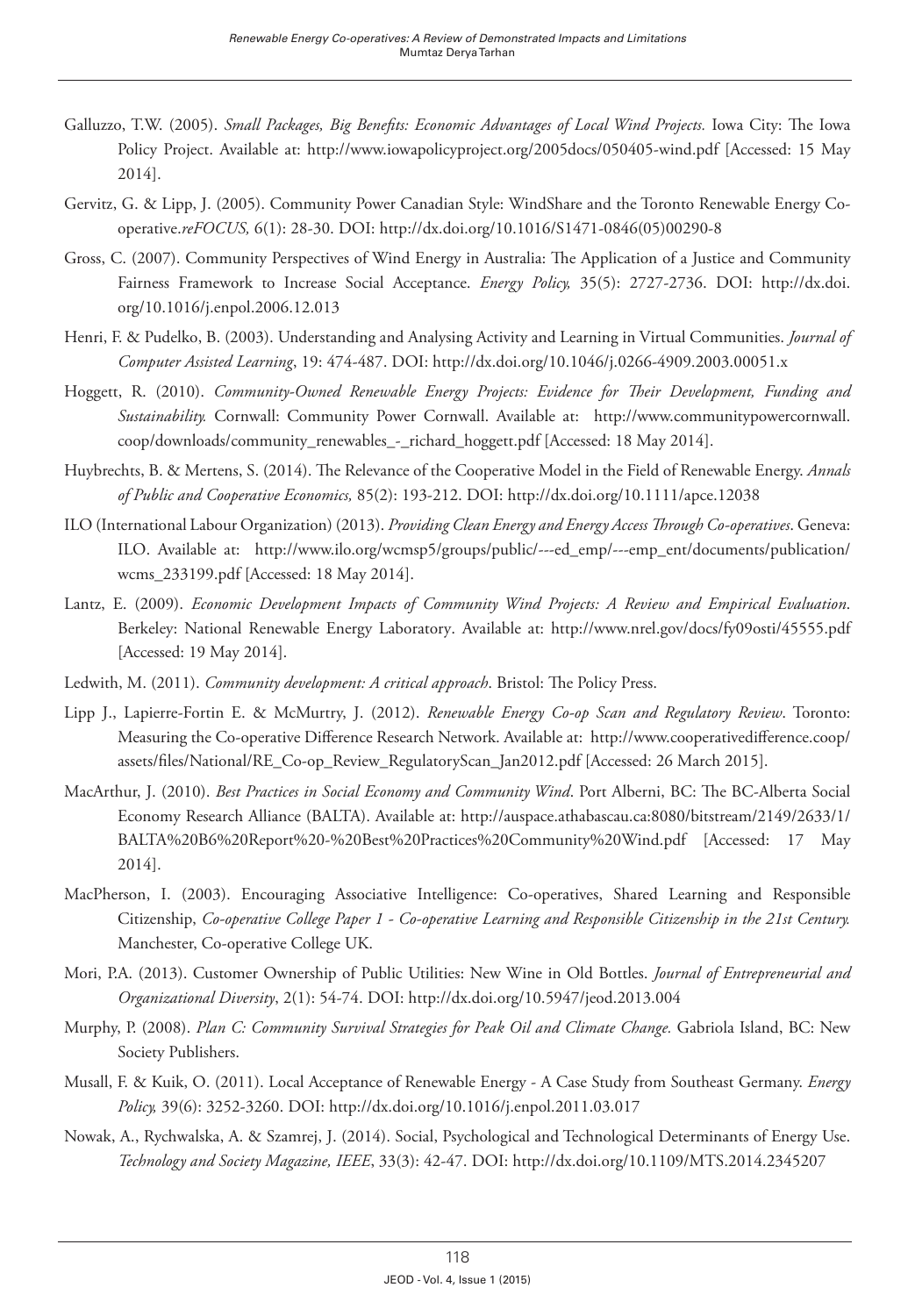- Pahl, G. (2007). *The Citizen-powered Energy Handbook: Community Solutions to a Global Crisis.* White River Junction, VT: Chelsea Green Pub. Co.
- Pasqualetti, M.J. (1999) Morality, Space, and the Power of Wind-Energy Landscapes. *Geographical Review*, 90(3): 381- 394. DOI:<http://dx.doi.org/10.1111/j.1931-0846.2000.tb00343.x>
- Peltola, T. (2007). Business on the Margin: Local Practices and the Politics of Forests in Finland. *Ethics, Place and Environment*, 10(1): 29-47. DOI:<http://dx.doi.org/10.1080/13668790601156328>
- Reid, L., Ellsworth-Krebs, K. & McCauley, D. (2014). Conceptualising Prosumption: Exploring Energy Production and Consumption in Scotland. Available at: [http://behaveconference.com/wp-content/uploads/2014/08/F\\_Louise\\_](http://behaveconference.com/wp-content/uploads/2014/08/F_Louise_Reid_University_of_St_Andrews.pdf) [Reid\\_University\\_of\\_St\\_Andrews.pdf](http://behaveconference.com/wp-content/uploads/2014/08/F_Louise_Reid_University_of_St_Andrews.pdf) [Accessed: April 19 2015].
- Rogers, J., Simmons, E., Convery, I. & Weatherall, A. (2008). Public Perceptions of Opportunities for Community-Based Renewable Energy Projects. *Energy Policy,* 36: 4217-4226. DOI:<http://dx.doi.org/10.1016/j.enpol.2008.07.028>
- Roseland, M. & Connelly, S. (2005). *Toward Sustainable Communities: Resources for Citizens and Their Governments.* Gabriola Island, BC: New Society Publishers.
- Schreuer, A. & Weismeier-Sammer, D. (2010). *Energy Cooperatives and Local Ownership in the Field of Renewable Energy Technologies: A Literature Review.* Vienna: Research Institute for Co-operation and Co-operatives (RiCC), Vienna, University of Economics and Business.
- Seyfang, G., Park, J.J. & Smith, A. (2012). Community Energy in the UK, *3S Working Paper*, 2012-11. Norwich: Science, Society and Sustainability Research Group. Available at: https://grassrootsinnovations.files.wordpress. com/2012/10/3s-wp-2012-11-cise.pdf [Accessed: 21 May 2014].
- Sioshansi, F.P. (2013). *Energy efficiency: towards the end of demand growth*. Waltham, MA: Academic Press.
- Stern, P., Dietz, T., Abel, T., Guagnano, G.A. & Kalof, L. (1999). A Value-Belief-Norm Theory of Support for Social Movements: The Case of Environmentalism. *Human Ecology Review*, 6(2): 81-97
- Toroitich, C. (2012). *Making Clean Energy Accessible for Low Income Households: Integrating Credit and Renewable Energy Technologies*. Kenya: SNV. Available at: [http://www.snvworld.org/download/publications/making\\_clean\\_](http://www.snvworld.org/download/publications/making_clean_energy_accessible_for_low_income_households_-_integrating_credit_and_renewable_energy_technologie.pdf) [energy\\_accessible\\_for\\_low\\_income\\_households\\_-\\_integrating\\_credit\\_and\\_renewable\\_energy\\_technologie.pdf](http://www.snvworld.org/download/publications/making_clean_energy_accessible_for_low_income_households_-_integrating_credit_and_renewable_energy_technologie.pdf) [Accessed: 19 April 2015].
- van der Horst, D. (2008). Social Enterprise and Renewable Energy: Emerging Initiatives and Communities of Practice. *Social Enterprise Journal,* 4(3): 171-185. DOI:<http://dx.doi.org/10.1108/17508610810922686>
- Vieta, M. (2014). Learning in Struggle: Argentina's New Worker Cooperatives as Transformative Learning Organization. *Relations Industrielles/Industrial Relations*, 69(1): 186-218.
- Webb, J.T. & Cheney, G. (2014). Worker-Owned-and-Governed Cooperatives and the Wider Cooperative movement: Challenges and Opportunities Within and Beyond the Global Economic Crisis. In M. Parker, G. Cheney, V. Fournier, and C. Land, C. (Eds.) *The Routledge Companion to alternative organization*, pp. 64-88. London: Routledge.
- Walker, G. (2008). What are the Barriers and Incentives for Community-Owned Means for Energy Production and Use? *Energy Policy,* 36: 4401-4405. DOI:<http://dx.doi.org/10.1016/j.enpol.2008.09.032>
- Walker, G. & Devine-Wright, P. (2008). Community Renewable Energy: What Does It Mean? *Energy Policy ,* 36(2): 497- 500. DOI:<http://dx.doi.org/10.1016/j.enpol.2007.10.019>
- Walker, G., Devine-Wright, P., Hunter, S., High, H. & Evans, B. (2010). Trust and Community: Exploring the Meanings, Contexts and Dynamics of Community Renewable Energy. *Energy Policy,* 38: 2655-2663. DOI: [http://dx.doi.](http://dx.doi.org/10.1016/j.enpol.2009.05.055) [org/10.1016/j.enpol.2009.05.055](http://dx.doi.org/10.1016/j.enpol.2009.05.055)